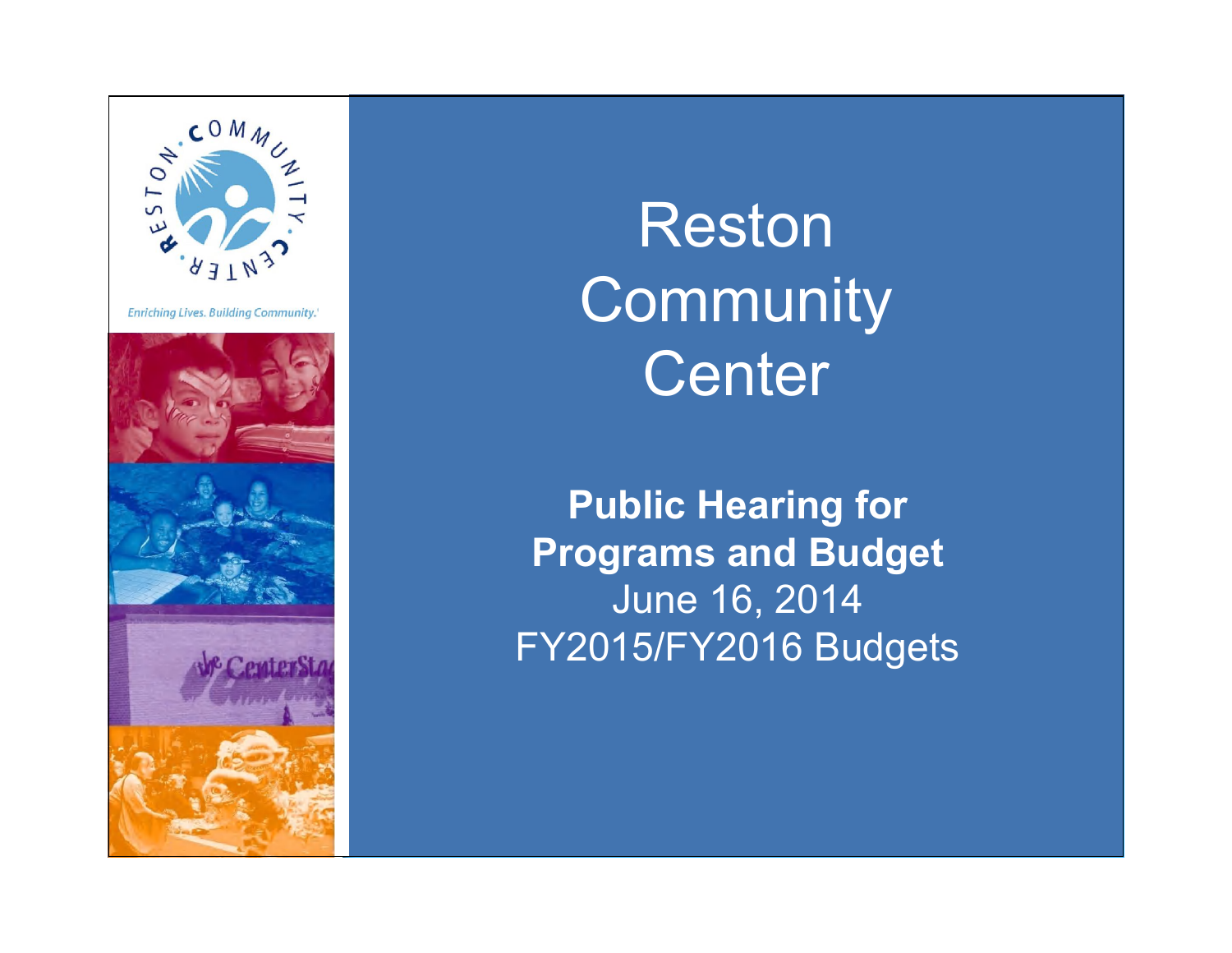#### Past Year Highlights

RCC's Community Partnerships continue to provide robust benefits to Reston; partners now include more than 23 Reston organizations or County agencies and all Reston schools.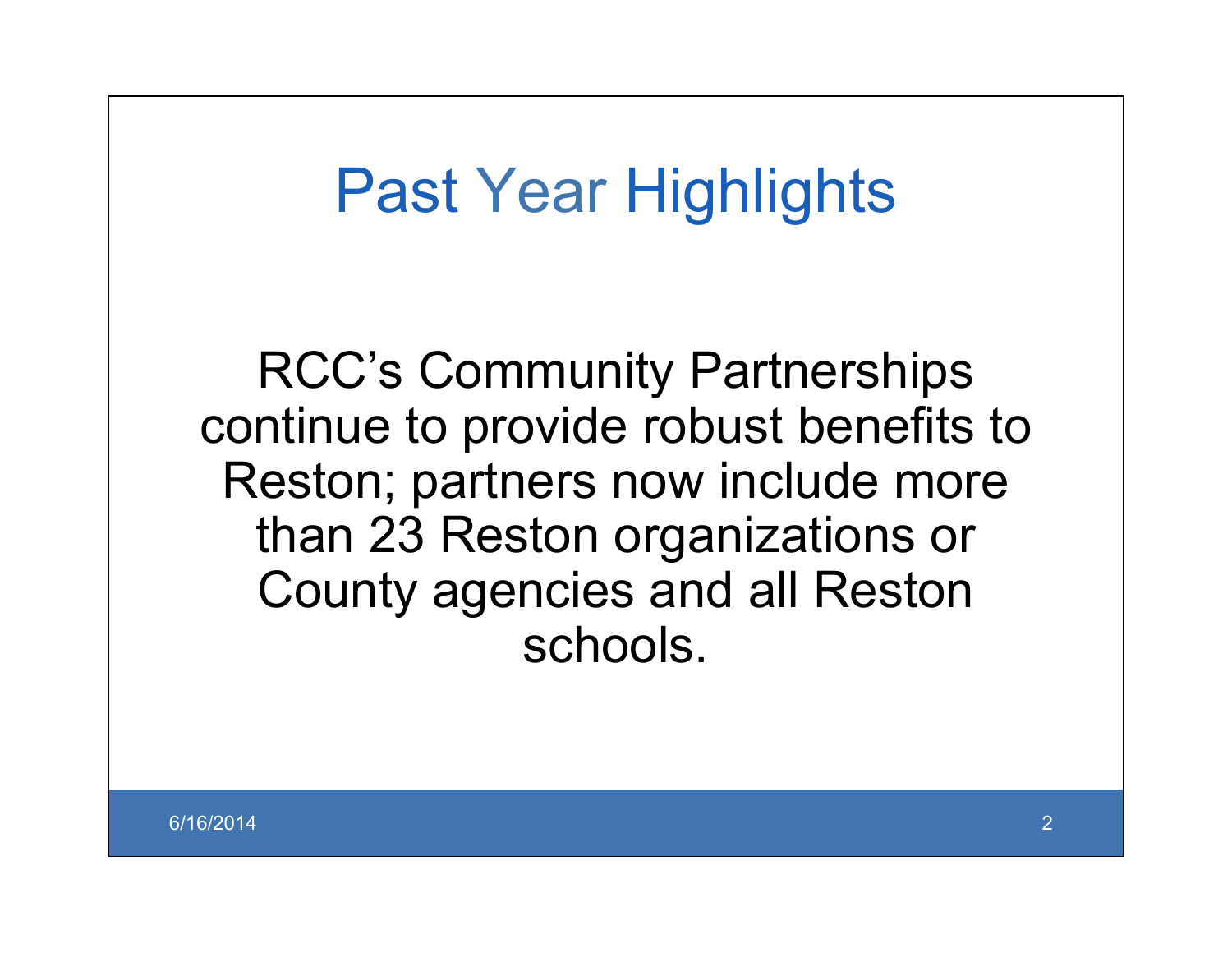- Completion of filming for *Another Way of Living – The Story of Reston, VA*
- Hunters Woods Village Center neighborhood coalition
- Public art projects at Dogwood Pool and Reston Town Center completed
- GRCC Community Engagement Committee launched; RCC Sponsored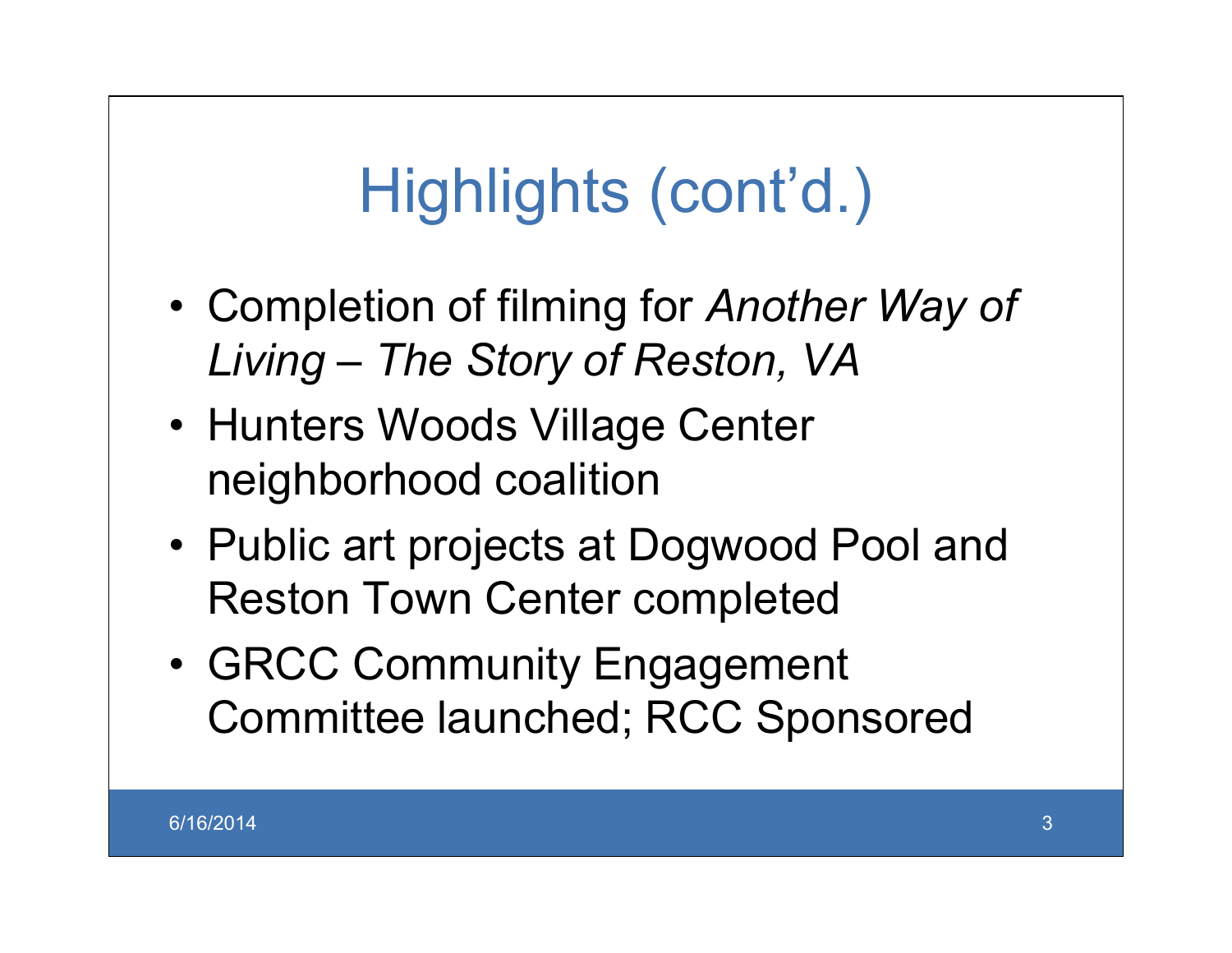Capital Facility Planning

- Board exploration of indoor recreation facility
- Address aquatics/fitness demand issues
- Adequately zoned, sized and accessible site
- Contributions from other funding resources
- Small District 5 rate remains unaffected
- Assure that Reston is engaged in the process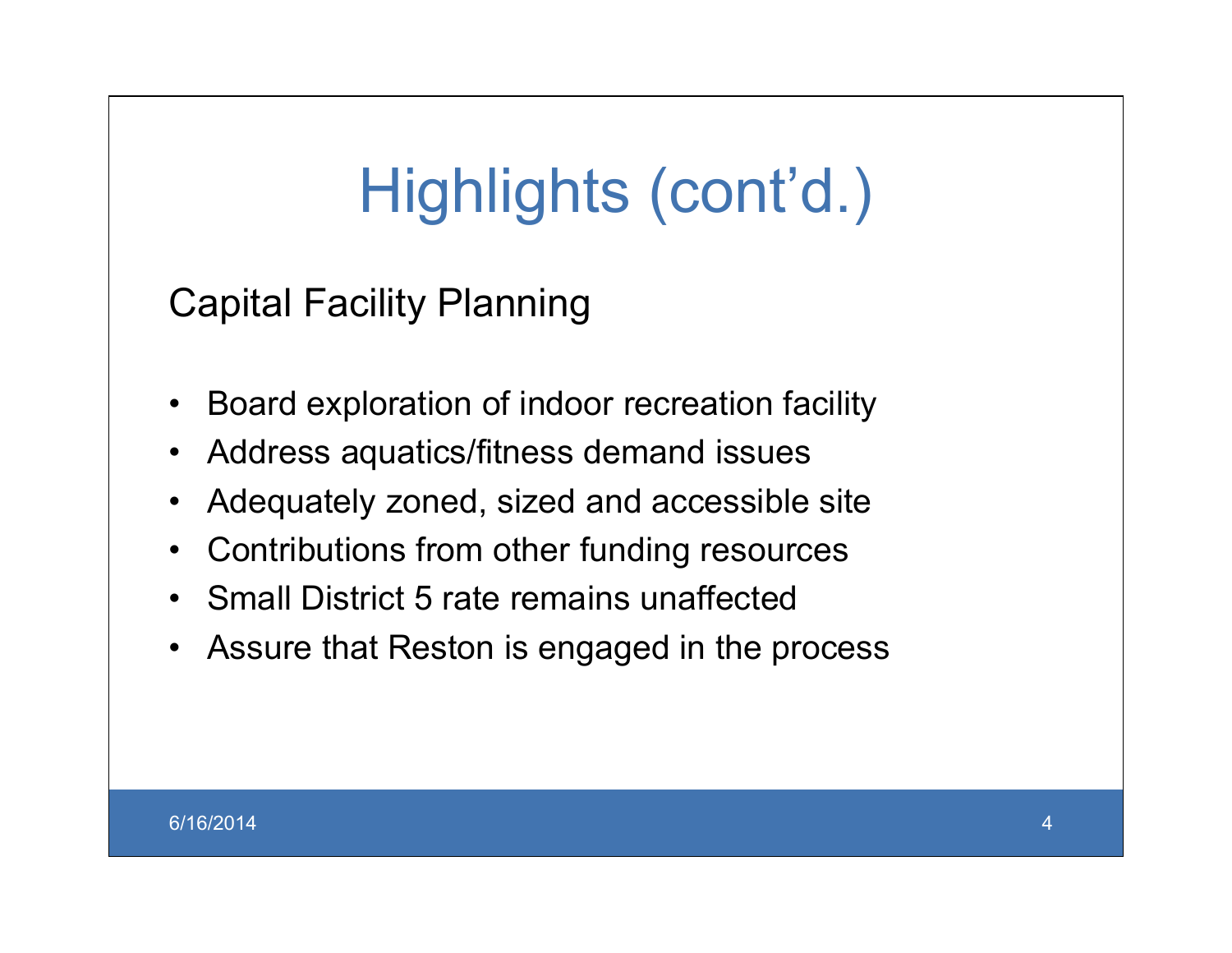- Activities
	- o RCC Board of Governors narrowed preferred sites to Reston Town Center North and Baron Cameron Park
	- o Fairfax County Park Authority Master Plan for Baron Cameron Park

Awaiting Fairfax County government and Park Authority action on Reston Town Center North and Baron Cameron Park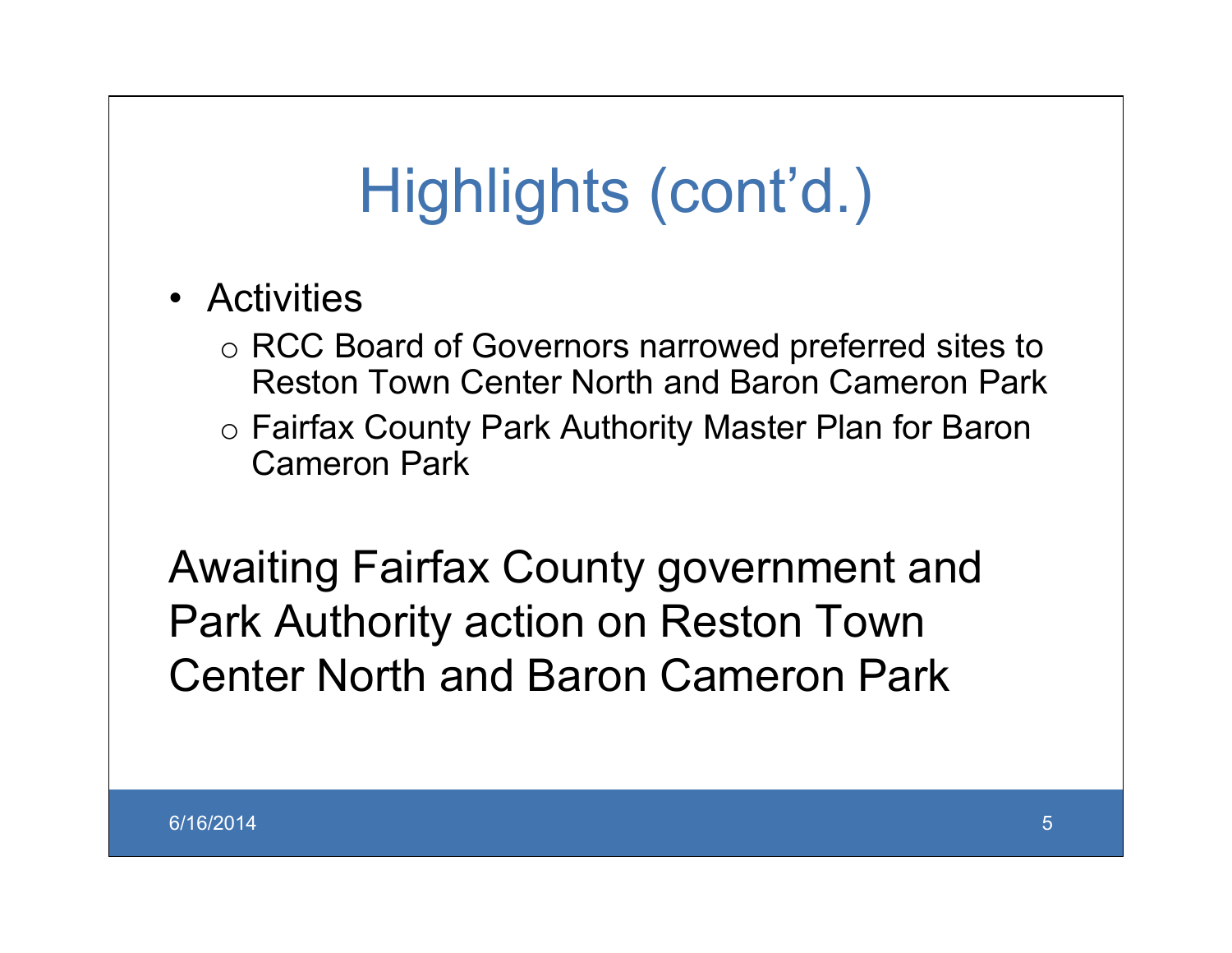Administration Efforts – Facilities

Further progress on ADA Projects:

- Family Restroom at Hunters Woods completed
- Elevator improvements
- Terry L. Smith Aquatics Center Paddock Evacuator installed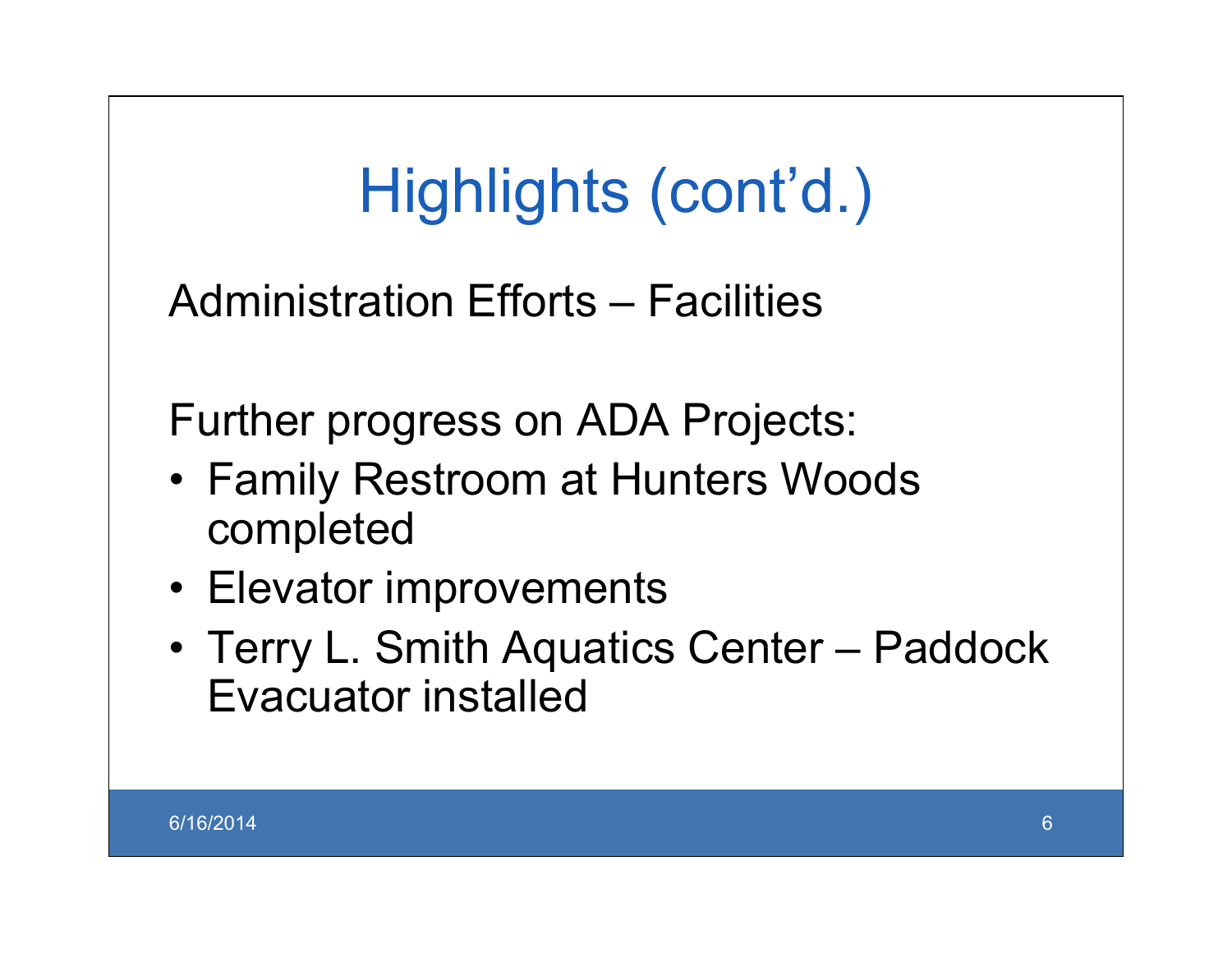#### Administration Efforts – Finance

- Completion of Fairfax County Internal Audit; adequate evidence of compliance with County policy and applicable accounting requirements
- Three-year cycle for agency preserved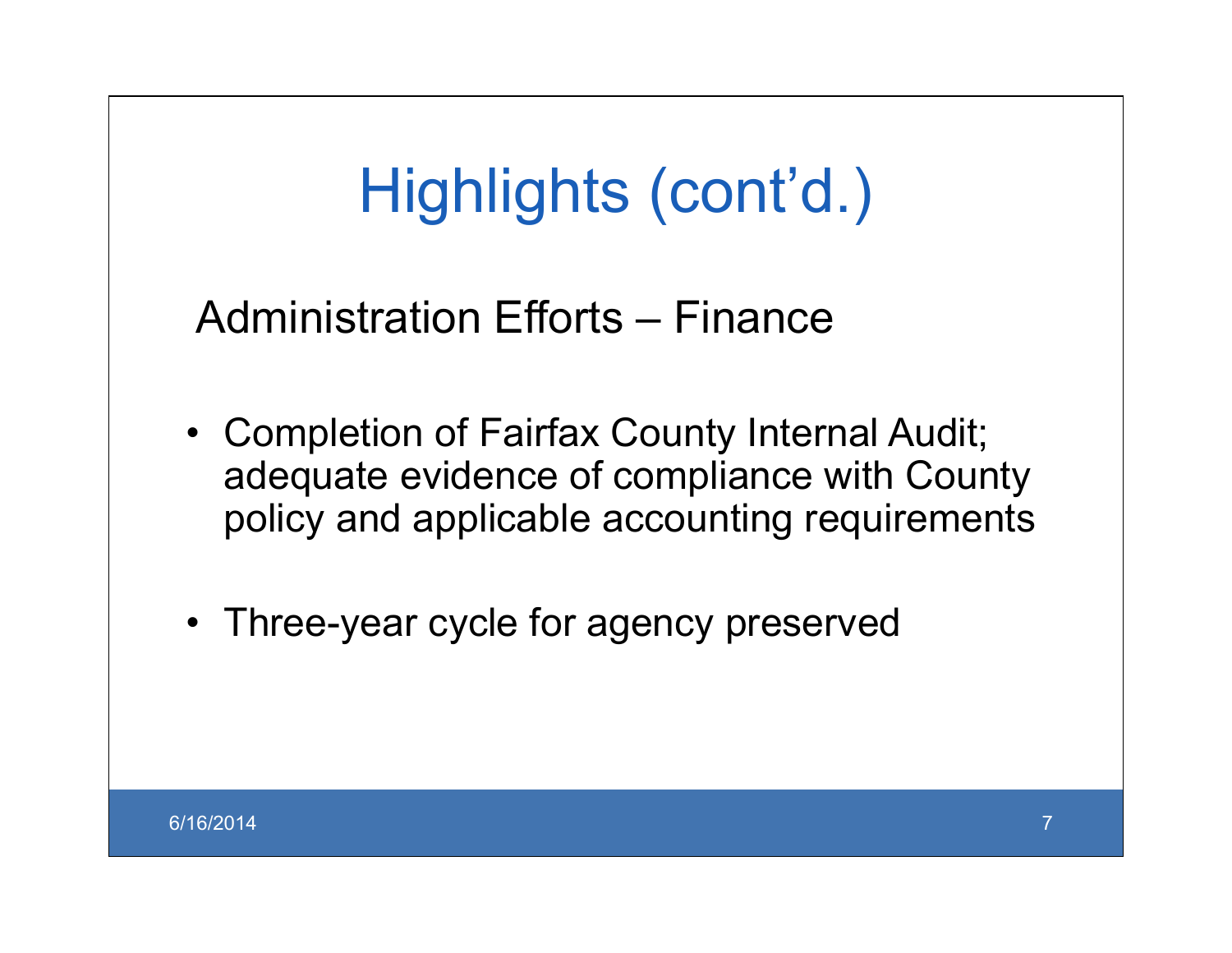#### Administration Efforts – Customer Service

Re-launch of online registration for priority Reston registration period

- Load-testing to assure integrity of software
- Launch on December 1, 2013 success
- Summer Camp registration February 1, 2014 successful
- Summer Camp: 68 percent of first week registration (Reston) online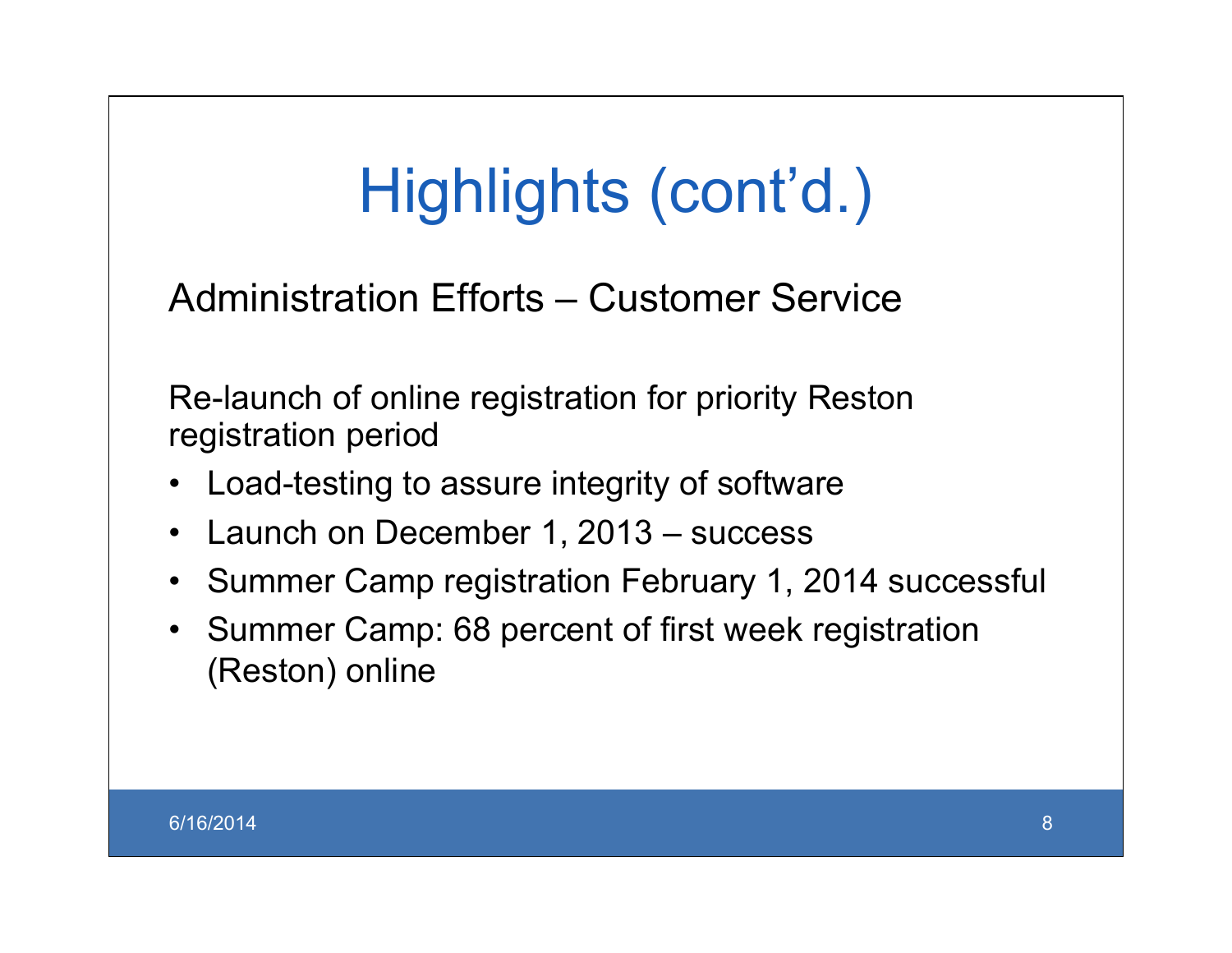#### Administration – Communications

- Social Media: Facebook, Twitter 1,000 likes/followers
- Constant Contact lists
- Cross-marketing tool kit for partners on events and programs
- Reston Celebrates website launch
- RCC website redesign nearing completion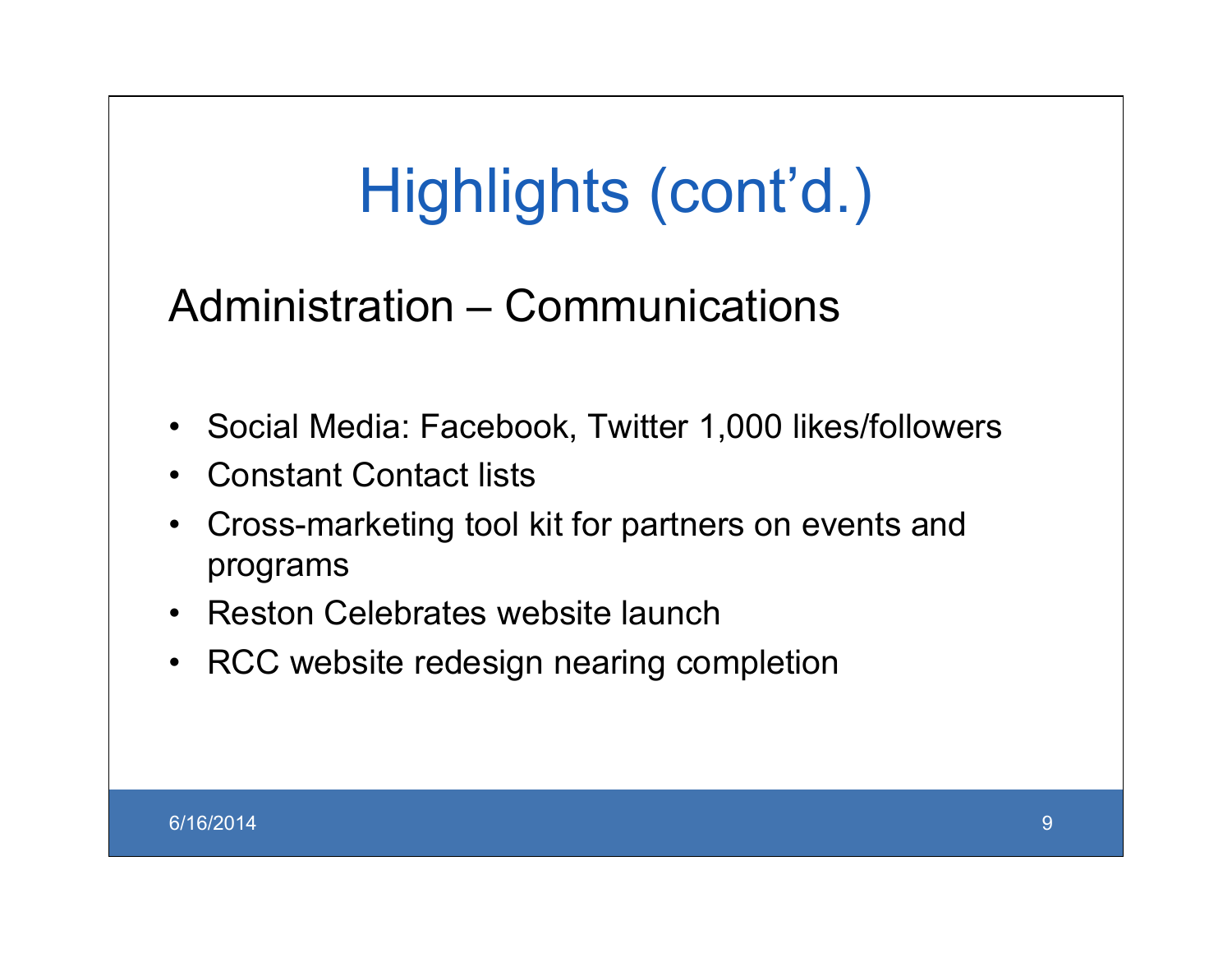#### Awards and Accolades

- RCC BOG member Bill Bouie: Robert E. Simon Award for Community Service (Best of Reston 2013)
- Carol Bradley (former RCC Board Chair) Best of Reston Awardee 2014
- VRPS Award for "Best Promotional Effort" for the June 2012 Annual Report
- YMCA Fairfax County/Reston Partnership Award to Leila Gordon, November 2013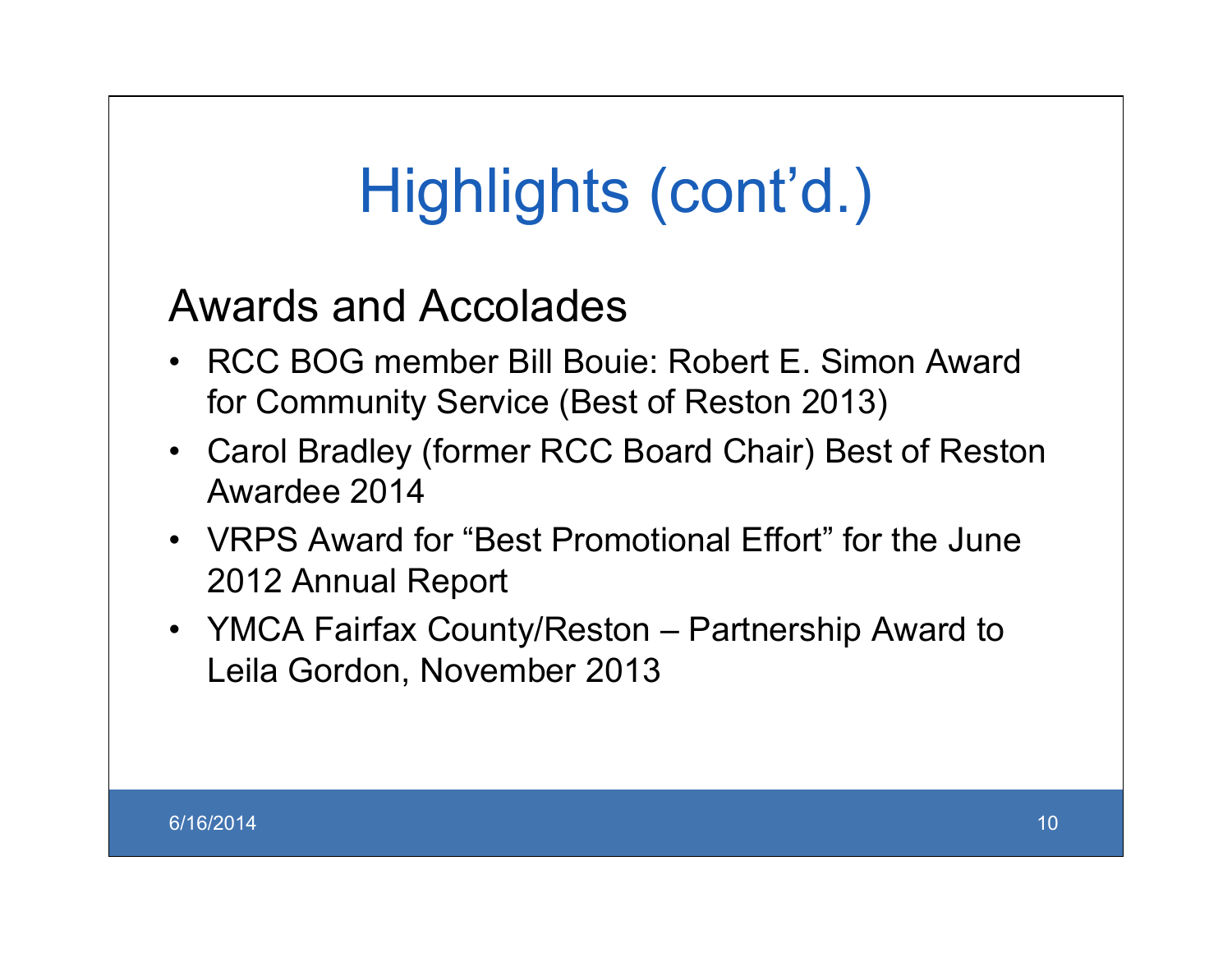Programs – Leisure & Learning

- Increased enrollment and increased waiting lists; particularly 55+
- Serving Reston Youth Reston Summer Camp Expo: more than 630 participants
- RCC Summer Camp added 300+ seats
- Drop-in 55+ aerobics more than 4,300 visits
- Partnered programming: internally/externally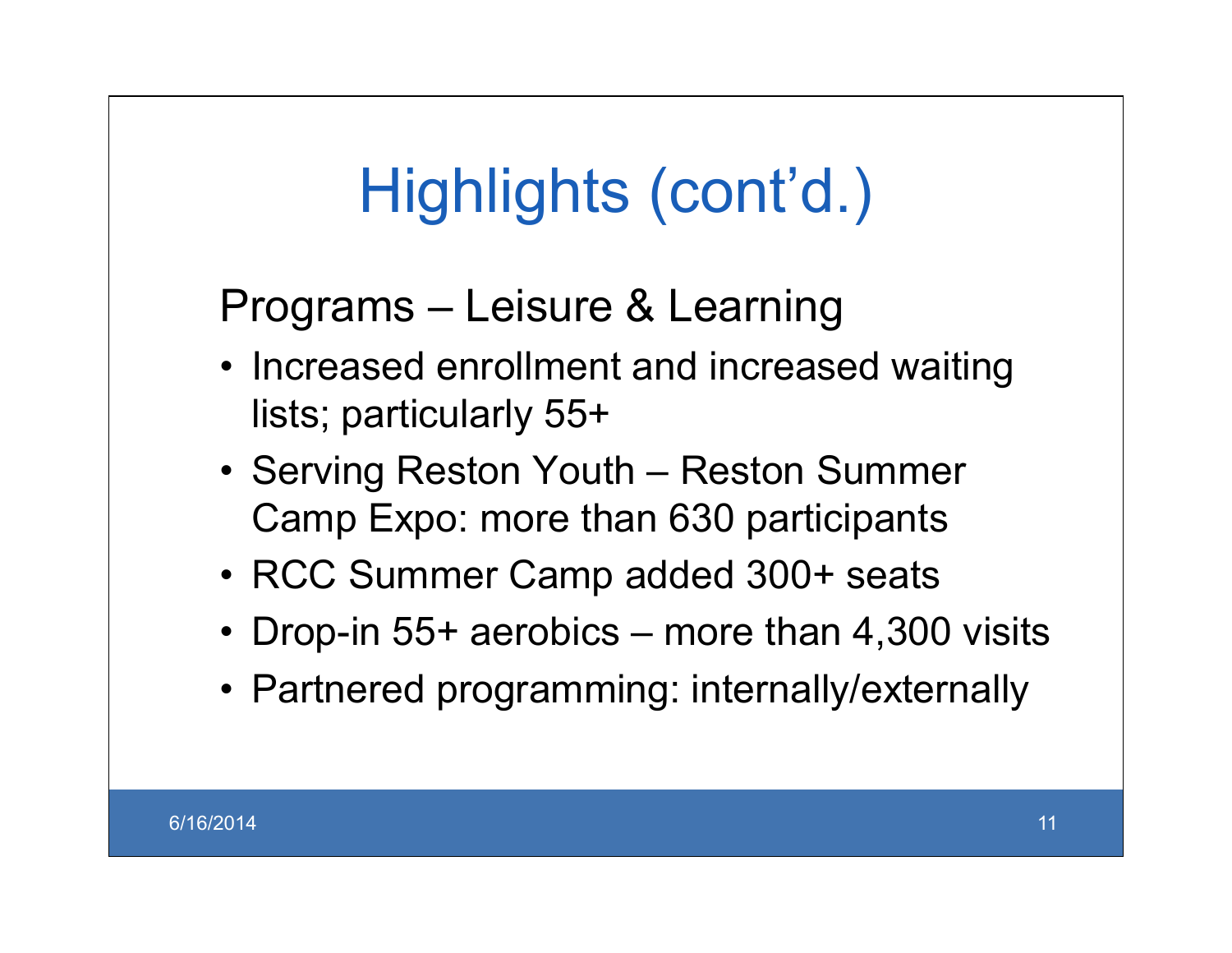#### Programs – Arts & Events

- Hip-Hop Color Map, Paris Combo, Tig Notaro, Red Molly, 100<sup>th</sup> Anniversary of *Rite of Spring*, *Gustafer Yellowgold*, Reduced Shakespeare Co. – sold out performances
- Artist residencies work with local students by Bowen McCauley Dance, Turtle Island Quartet, Trout Fishing in America and Reduced Shakespeare Co.
- Osher Lifelong Learning Institute Meet the Artists programming
- Sweet Honey in the Rock Reston Dr. Martin Luther King, Jr. **Celebration**
- Incorporation of National Heritage Award winners in Reston Multicultural Festival
- Arts Education partnerships: GRACE and IPAR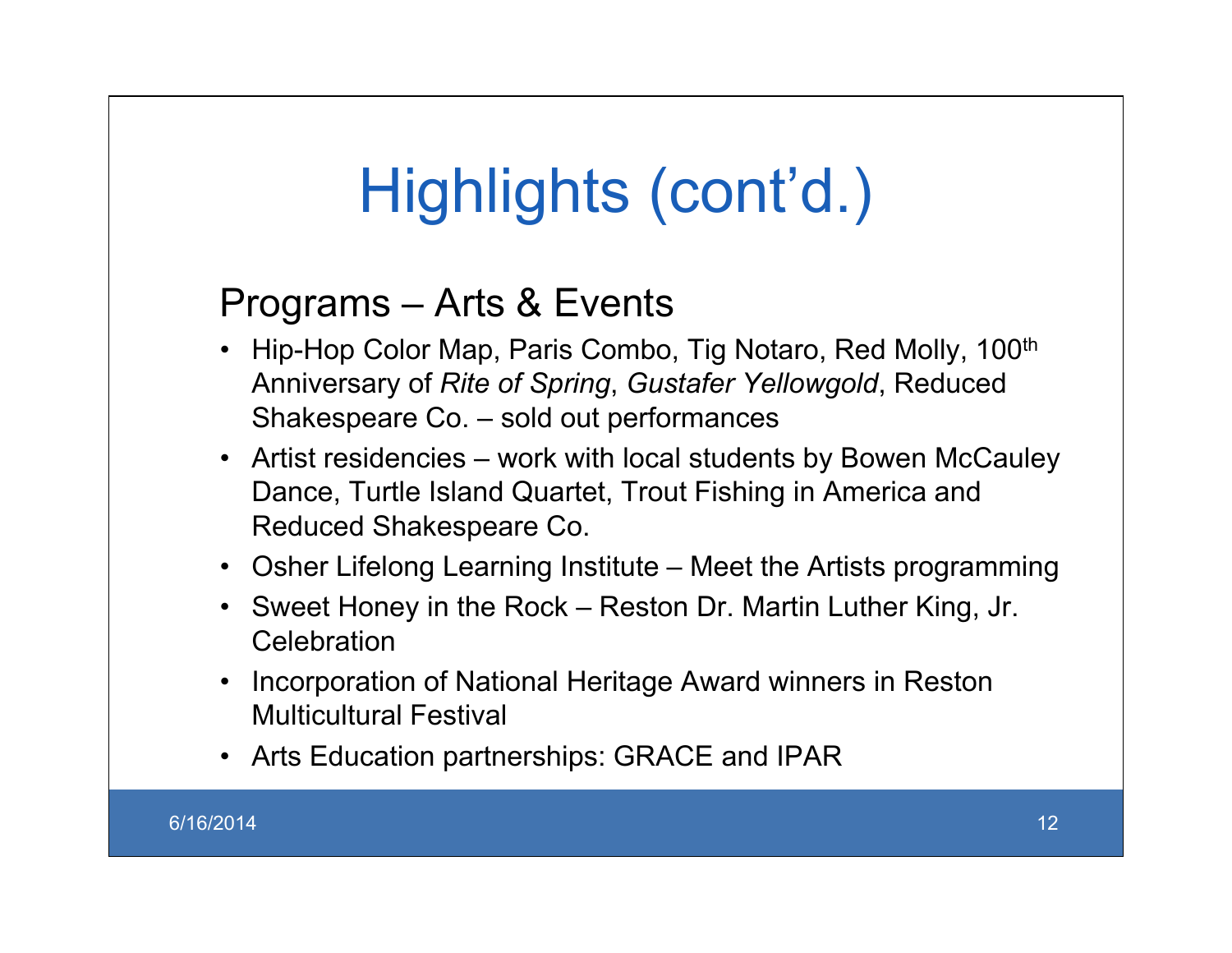- Expanded program partnership with Osher Lifelong Learning Institute – serves enrichment classes and performances
- Expanded volunteer opportunities connected to Community Service with Arts & Events team
- Coordinated programming with Southgate Community Center
- Connecting Reston providers "Serving Reston Youth"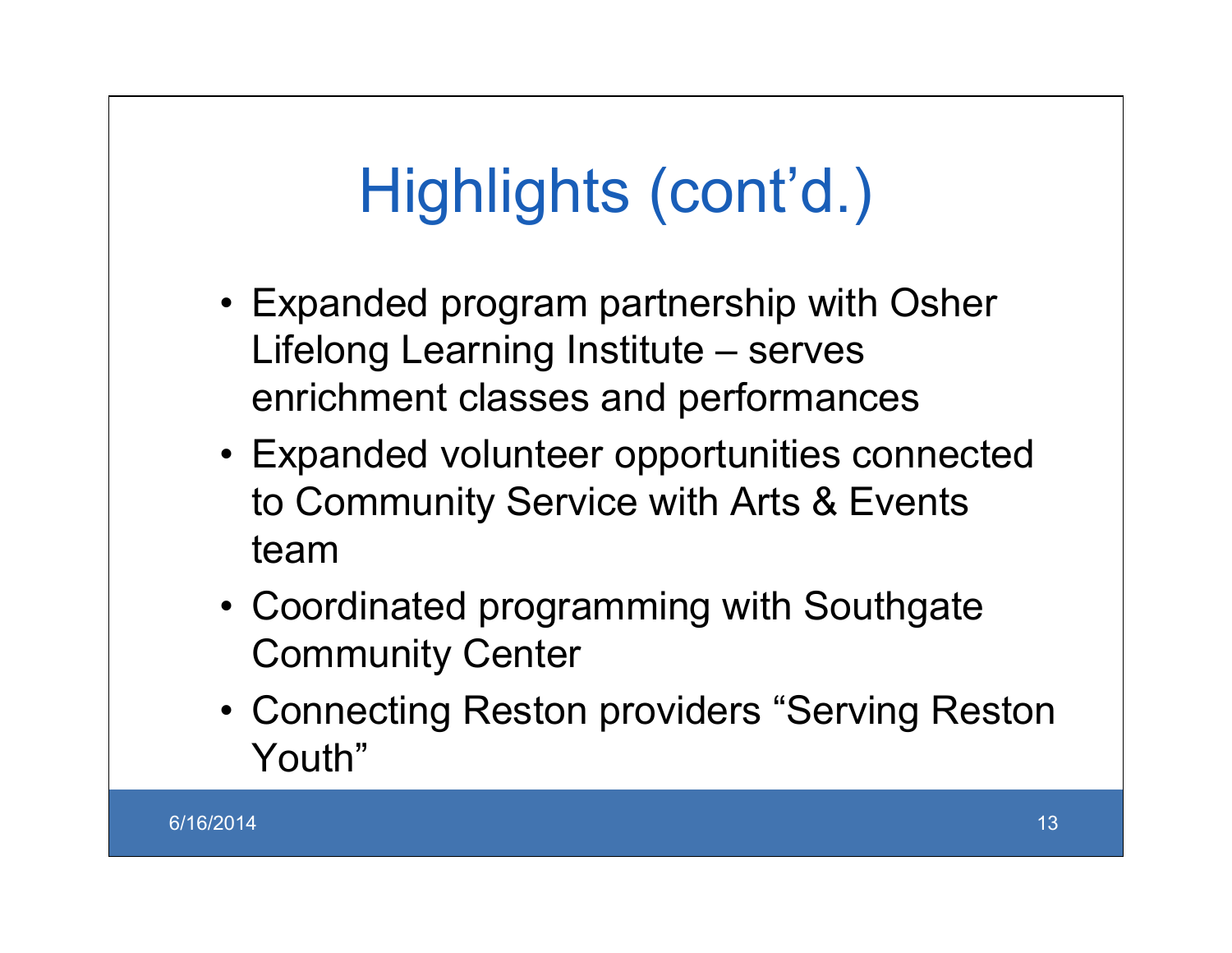Programs – Aquatics

- Installation of Paddock Evacuator improved air quality in the natatorium
- More than 630 private lessons scheduled around pool/instructor/patron availability
- DEAP: 25 group presentations/670 participants
- Reviewed gate pricing and pass pricing; new fee schedules effective annually September 1.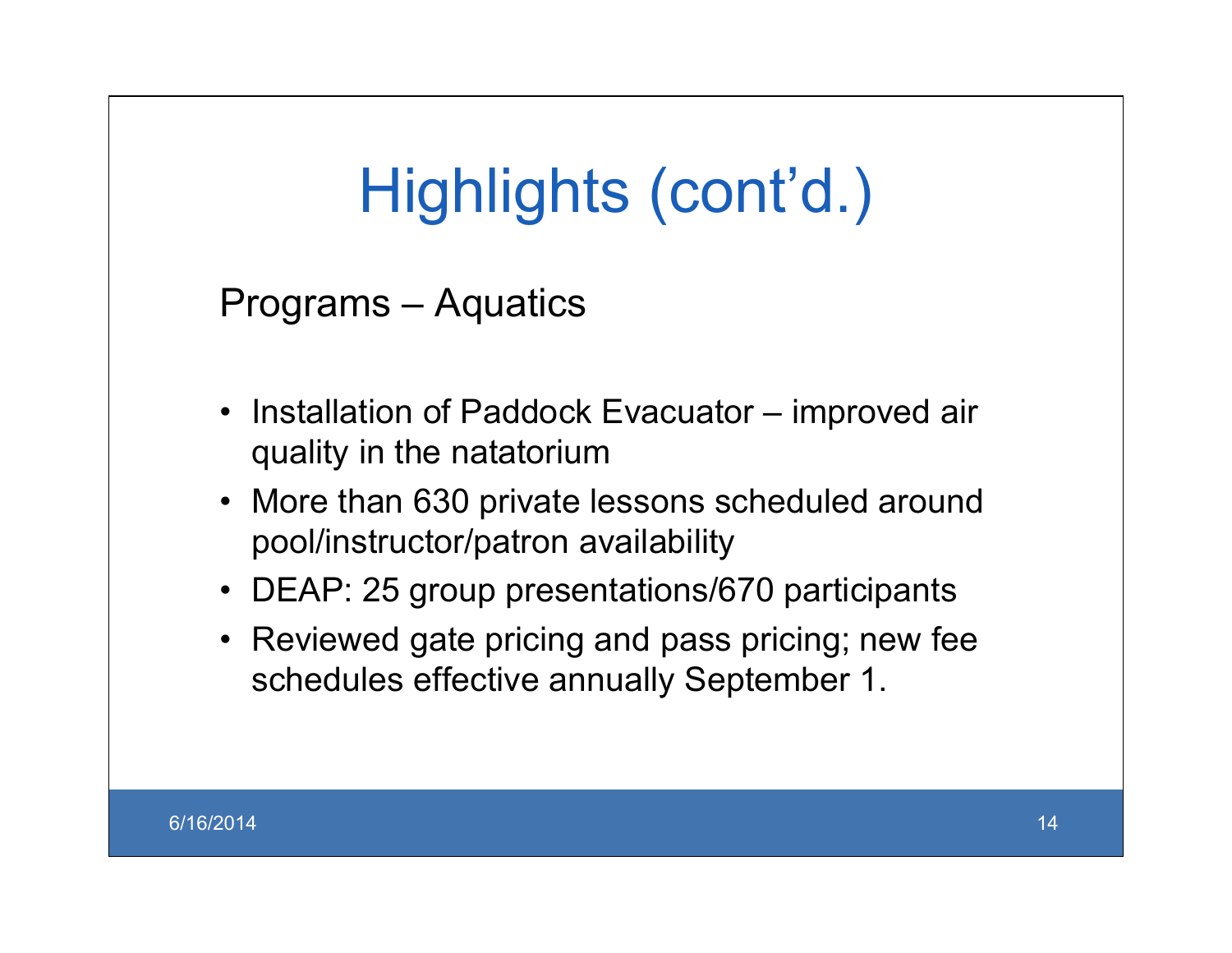## Looking Ahead

- RCC Board of Governors will continue to explore facility solutions
- Launch of new website (summer 2014)
- Continued efforts toward cost recovery to achieve appropriate levels
- Transportation pilot to serve 55+ patrons
- Serving Reston Youth collaboration
- Public art projects and arts partnerships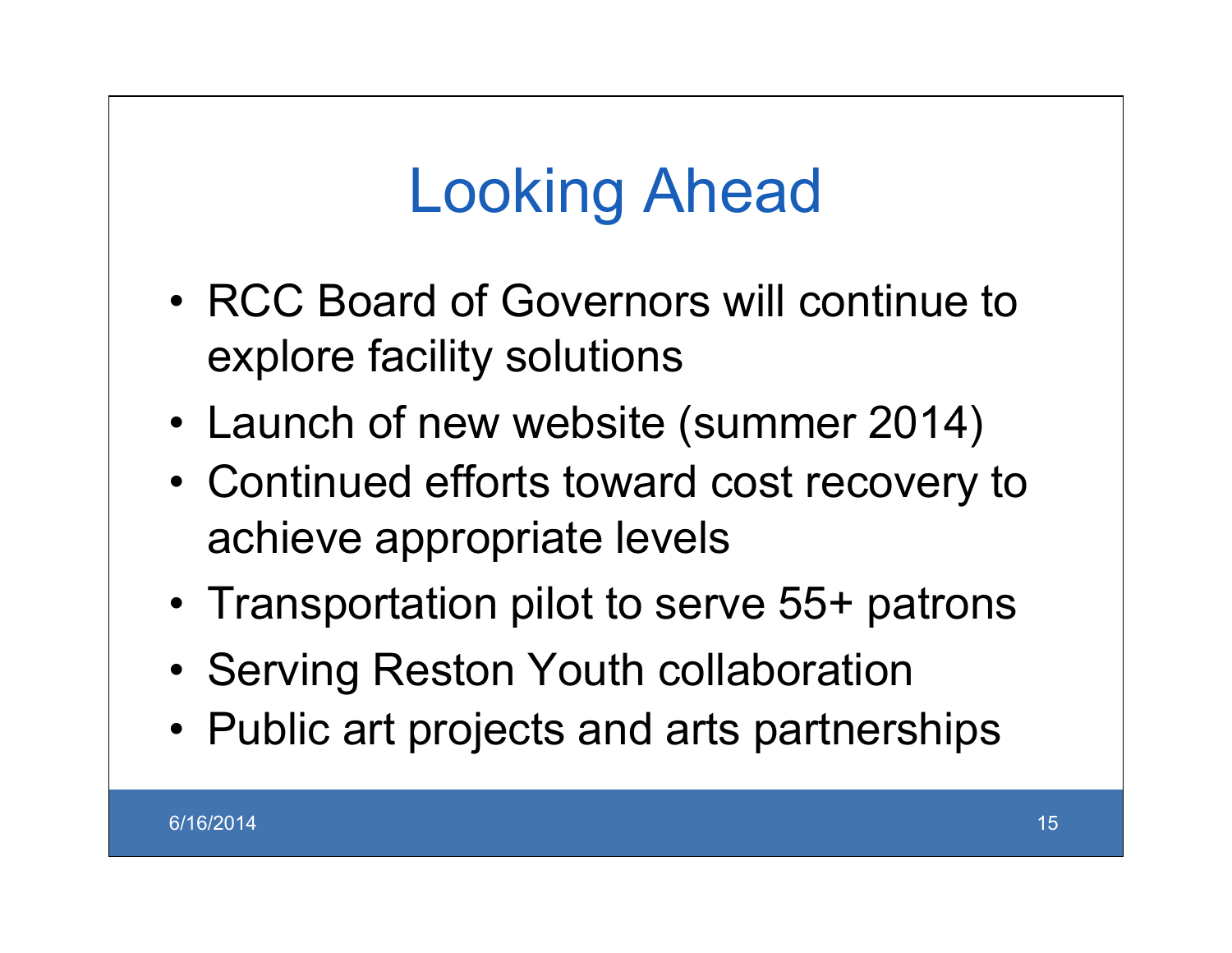#### FY15/16 Budget

| <b>Revenue</b>                              | <b>FY2015</b>             | <b>FY2016</b> |
|---------------------------------------------|---------------------------|---------------|
| Estimated Fund Balance <sup>1</sup>         | \$4,416,725               | \$3,818,862   |
| Estimated Revenue <sup>2</sup>              | \$7,960,651 \$8,277,426   |               |
| <b>Total Available Fund Bal.</b>            | \$12,377,376 \$12,096,288 |               |
| <b>Expenditures</b>                         |                           |               |
| Personnel                                   | \$5,283,663               | \$5,367,499   |
| Operating                                   | \$3,144,851               | \$2,909,396   |
| <b>Capital Equipment</b>                    | \$                        | \$            |
| <b>Capital Projects</b>                     | \$<br>130,000             | \$<br>647,000 |
| <b>Total Expenditures</b>                   | \$8,558,514               | \$8,923,895   |
| <b>Estimated Ending Balance</b>             | \$3,818,862               | \$3,172,393   |
| <b>Reserves</b>                             |                           |               |
| Capital Project Reserve                     | \$2,000,000               | \$2,000,000   |
| Maintenance Reserve (12% of # Est. Revenue) | \$<br>955,278             | \$<br>993,291 |
| Feasibility Study (2% of # Est. Revenue)    | \$<br>159,213             | \$165,549     |
| Economic and Program Contingency            | \$<br>704,371 \$          | 13,553        |
| <b>Unreserved Balance</b>                   | \$                        |               |

- 1Reflects anticipated FY14 outcomes not included in the published FY15 beginning Fund Balance.
- 2Reflects anticipated Real Estate Tax and activity revenue not included in the published FY15 Budget.

#### 6/16/2014 16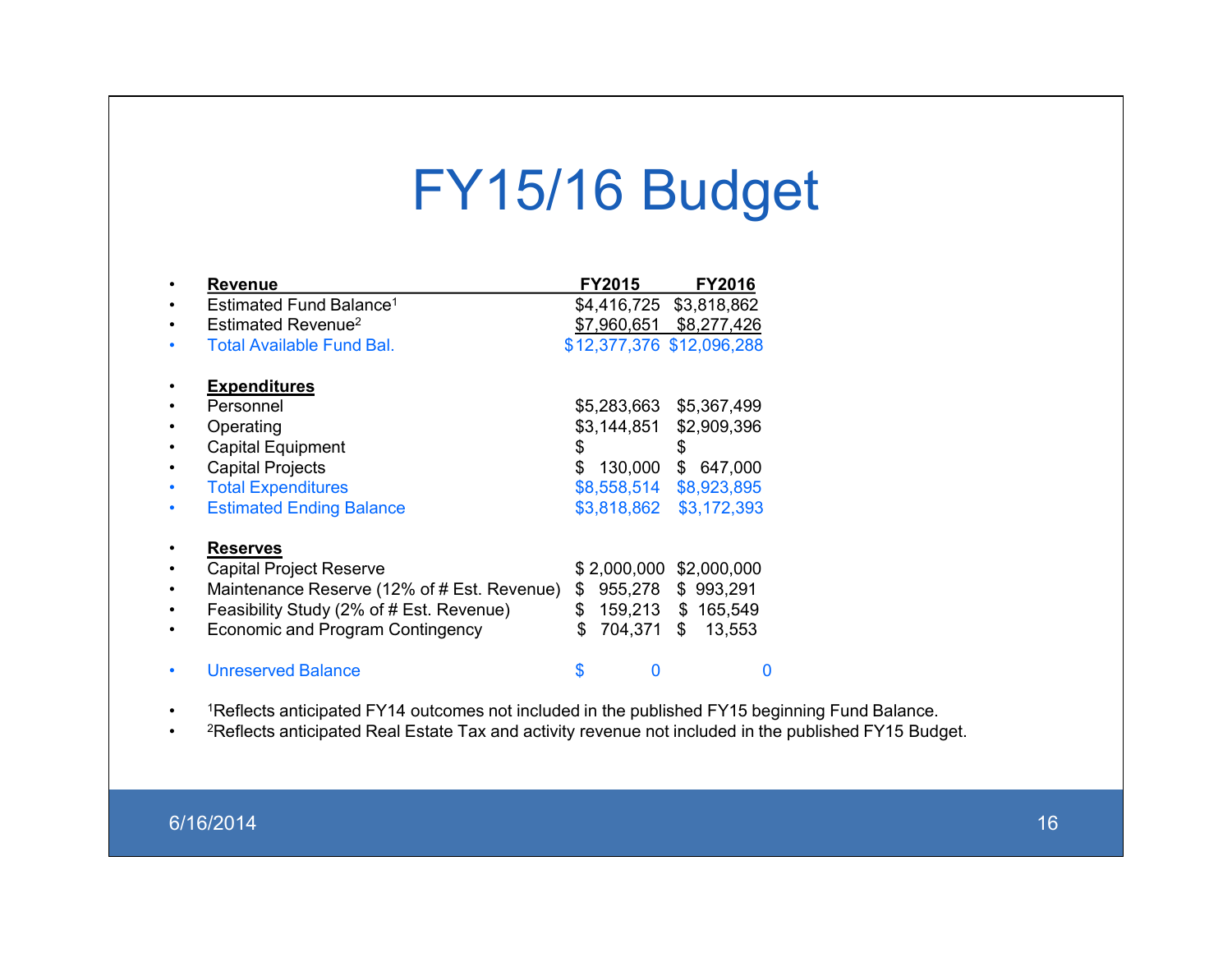## FY15 Capital Projects

Already scheduled in summer 2014 or later and carried over from prior year allocations:

- Motor Control Panel Replacement \$100,000
- Loading Dock Repair \$67,000
- CR Chandeliers refurbishment \$130,000
- Redesign of the Lake Anne Service Counter- \$30,000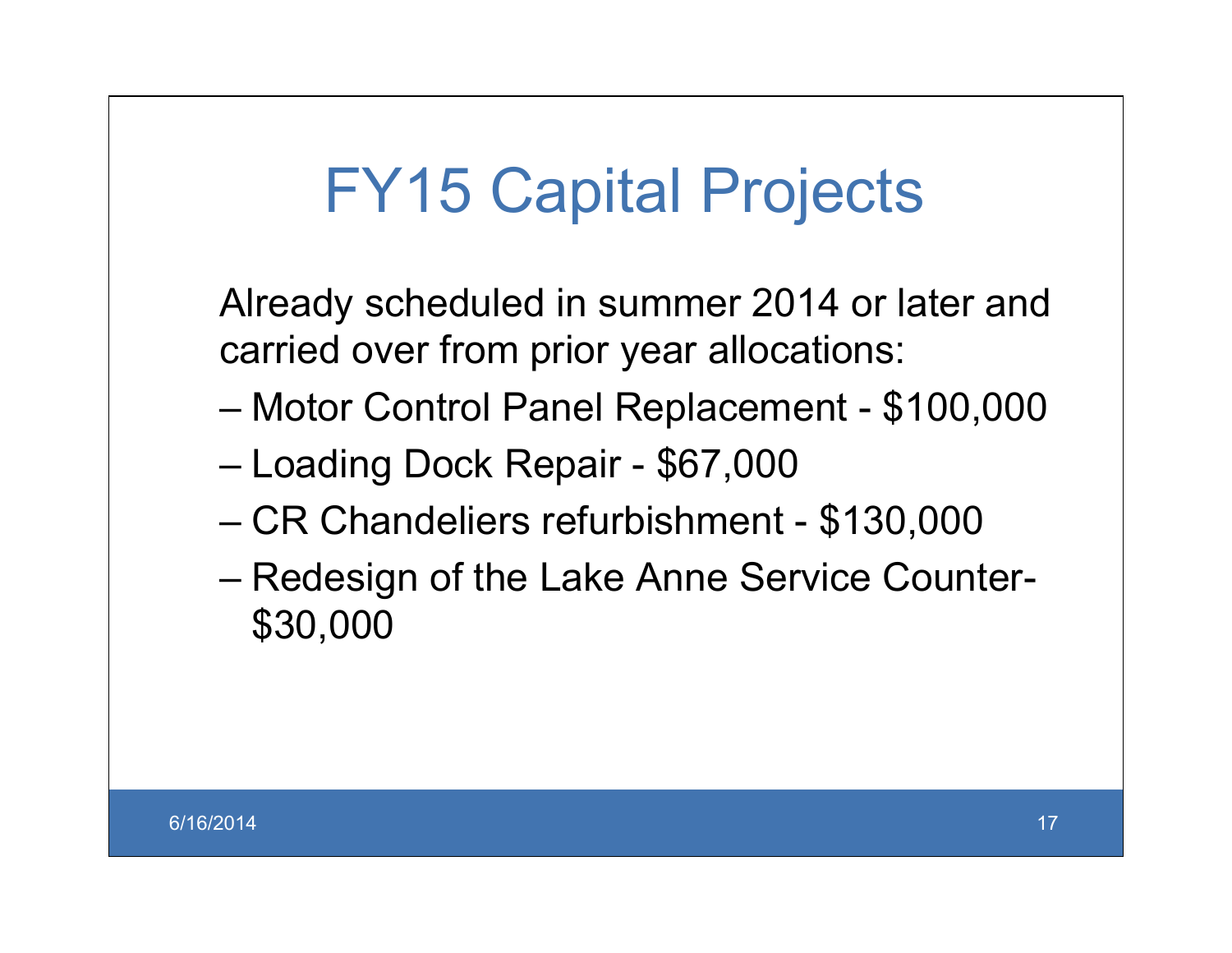### Capital Improvement Plan

#### Capital Improvement Projects

#### Project

Lake Anne Service Counter Redesign

Further improvements to the Terry L. Smith Aquatics Center should be considered in the context of planning regarding indoor recreation facility features. Possible renovations could include replacement of the entire natatorium HVAC systems, water filtration system, and upgrades to the pool that improve its functionality based on what its primary purposing suggests. FY15 FY16 FY17

\$30,000

6/16/2014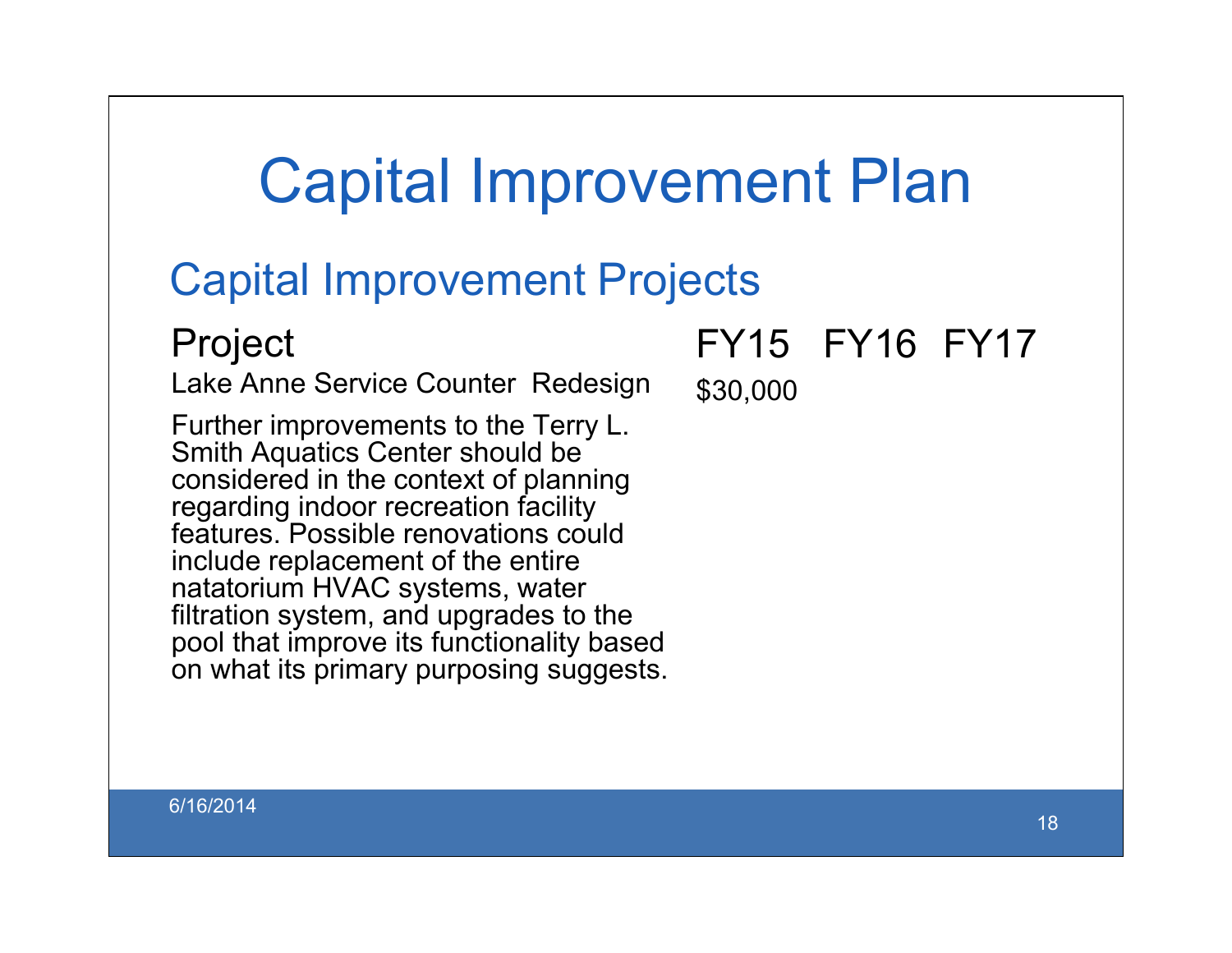#### Capital Maintenance Plan

#### Capital Maintenance Projects

#### Projects – General Facility

- Refurbish CR Chandeliers
- Replace Motor Control Panel
- Replace Loading Dock
- Replace Backstage RTU
- Replace Roof Mechanical & Cable Tray Sections
- Replace Lights with Energy Efficient Fixtures
- Replace Roof Section Theatre & Front Sections

FY15 FY16 FY17 \$130,000 \$100,000 \$67,000 \$387,000 \$200,000 \$20,000

\$240,800

6/16/2014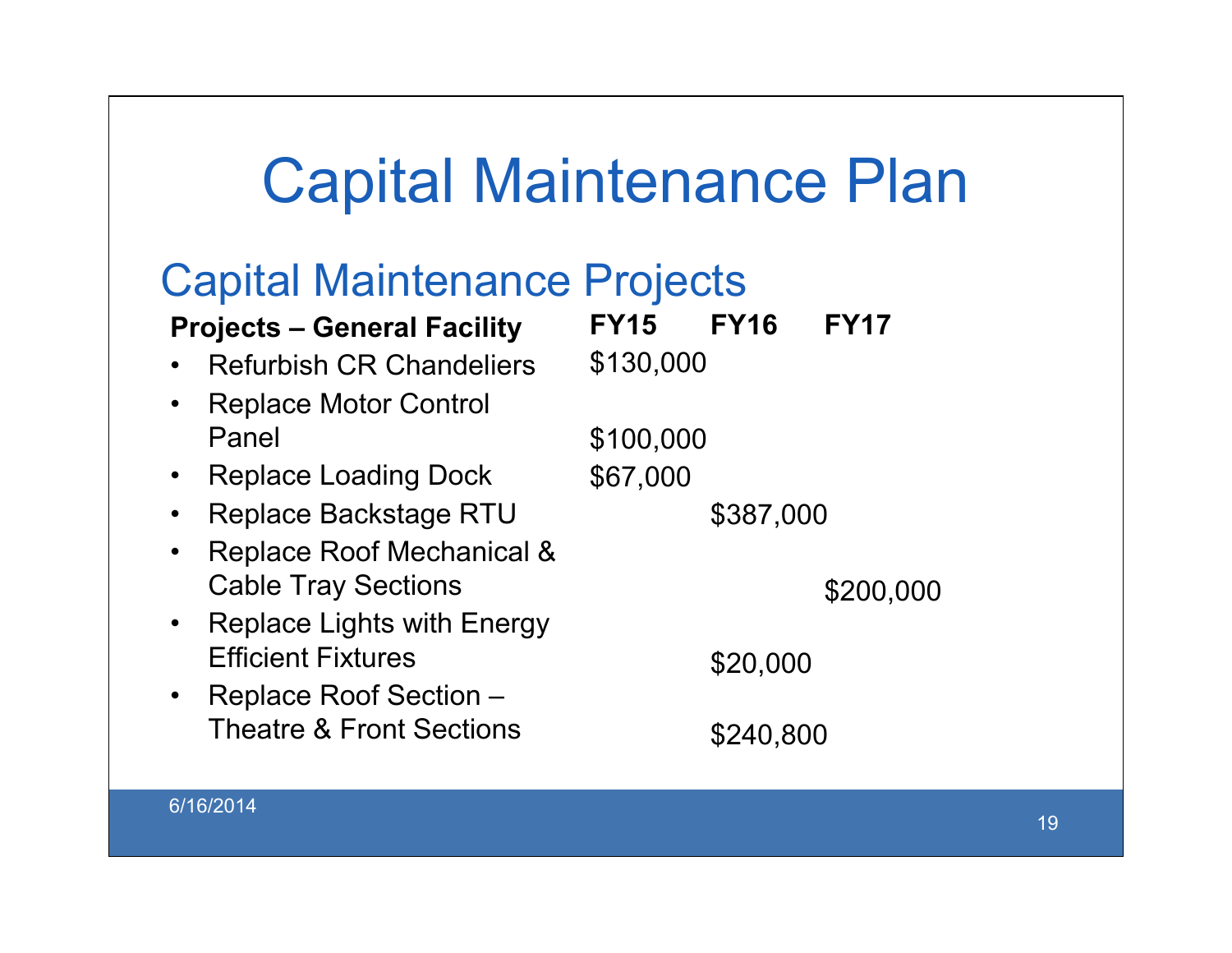### Capital Maintenance Plan Capital Maintenance Projects (cont.)

| <b>Projects – General Facility</b>         | <b>FY15</b> | <b>FY16</b> | <b>FY17</b> |  |  |  |
|--------------------------------------------|-------------|-------------|-------------|--|--|--|
| <b>Replace Hot Water Tank</b>              |             |             | TBD         |  |  |  |
| <b>Replace Narrow Windows</b><br>$\bullet$ |             |             |             |  |  |  |
| at Lake Anne                               |             |             | TBD         |  |  |  |
| • Replace Exhaust System                   |             |             | <b>TBD</b>  |  |  |  |
| for kilns                                  |             |             |             |  |  |  |
| <b>Projects – Aquatics</b>                 |             |             |             |  |  |  |
| Replace Pool & Spa Filters                 |             |             | \$230,000   |  |  |  |
| <b>Replace UV Control</b><br>$\bullet$     |             |             |             |  |  |  |
| <b>Systems</b>                             |             |             | \$100,000   |  |  |  |
| • Refurbish Surge Tank                     |             |             | \$25,000    |  |  |  |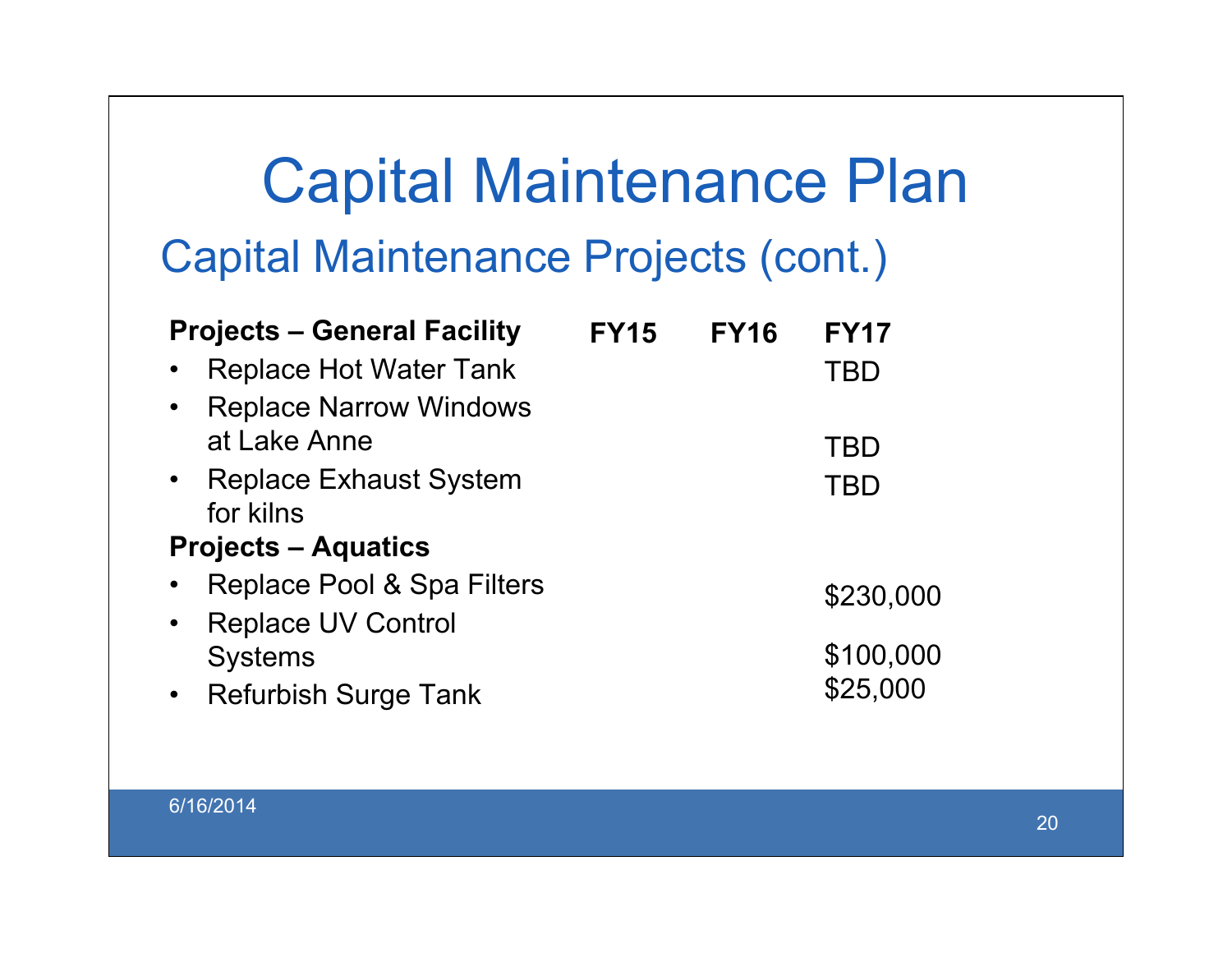### Capital Maintenance Plan

#### Capital Maintenance Projects (cont.)

| <b>Projects – Theatre</b> |                                  | <b>FY15</b> | <b>FY16 FY17</b> |            |
|---------------------------|----------------------------------|-------------|------------------|------------|
| $\bullet$                 | <b>Redesign Make-up Station</b>  |             |                  |            |
|                           | Area                             |             |                  | <b>TRD</b> |
|                           | <b>Replace Theatre Seats</b>     |             |                  | <b>TBD</b> |
|                           | <b>Replace Theatre Carpeting</b> |             |                  | <b>TRD</b> |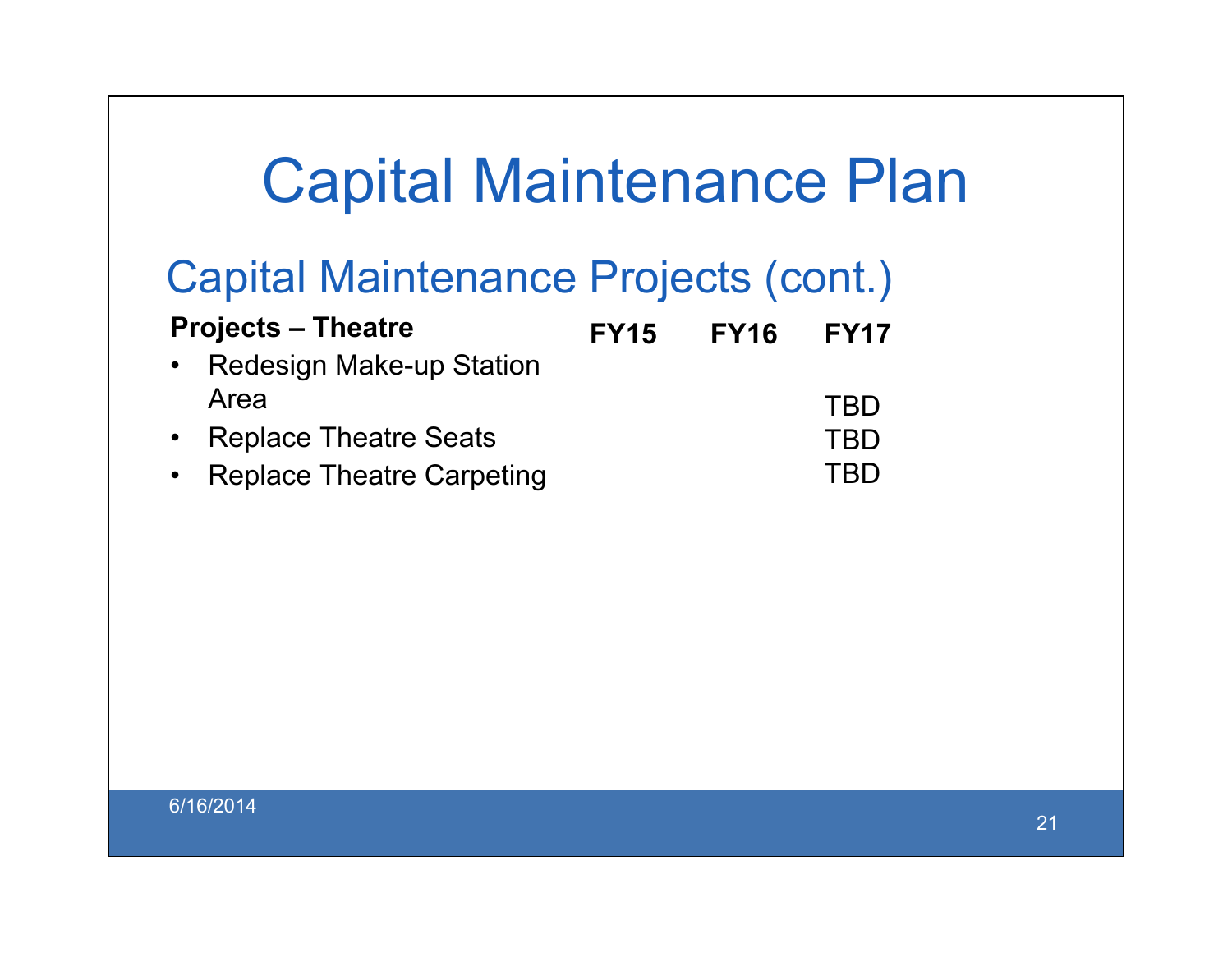#### FY15/16 Budget Calendar

Tonight

- Public input
- Board guidance on FY16 Budget; approval of outline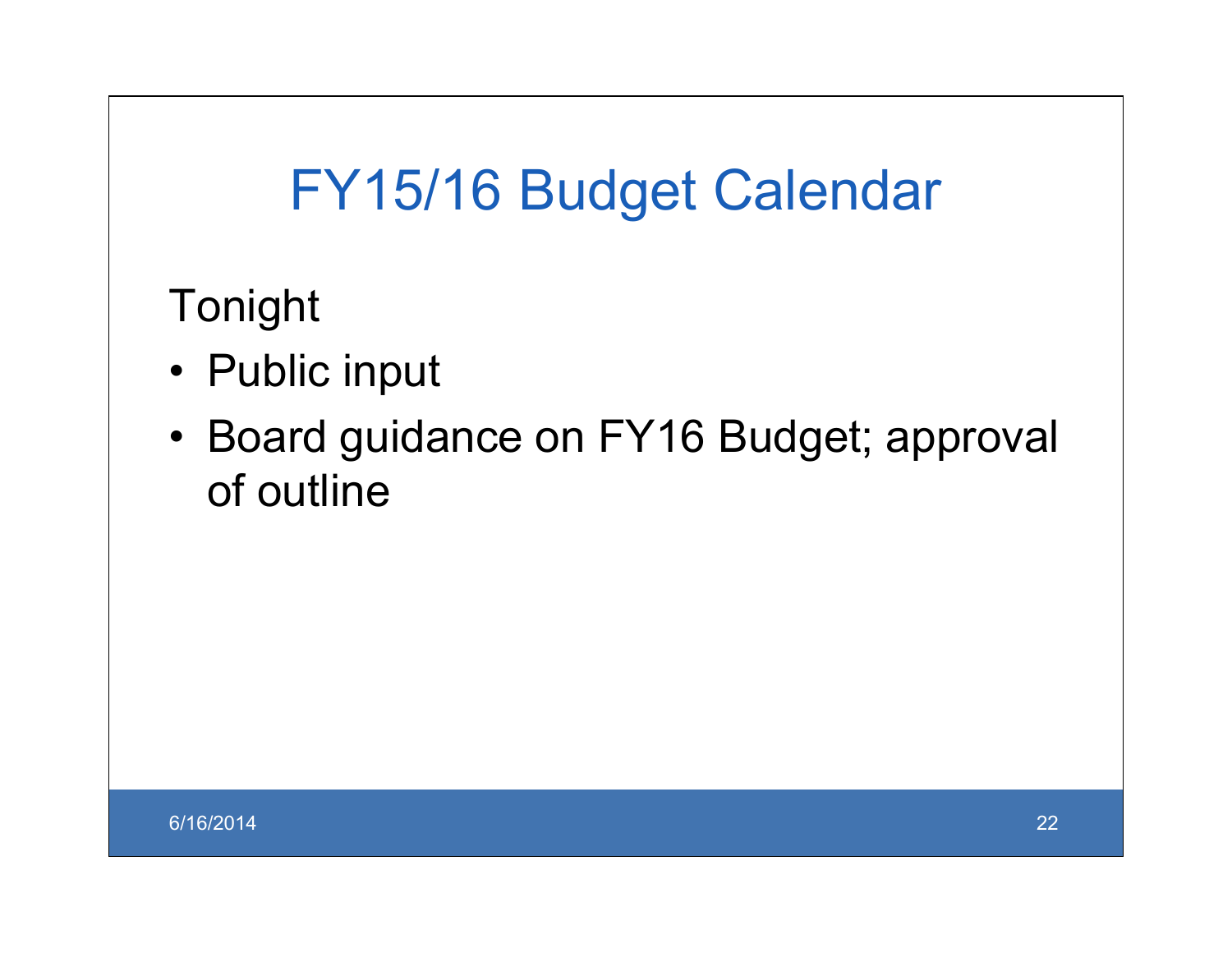# FY15/16 Budget Calendar (cont'd.)

- June/July/August/September
	- o During June August, the staff prepares the final FY16 Budget submission; makes budget adjustments to FY15 Budget via carryover
	- o In September, BOG approves FY16 Budget submission